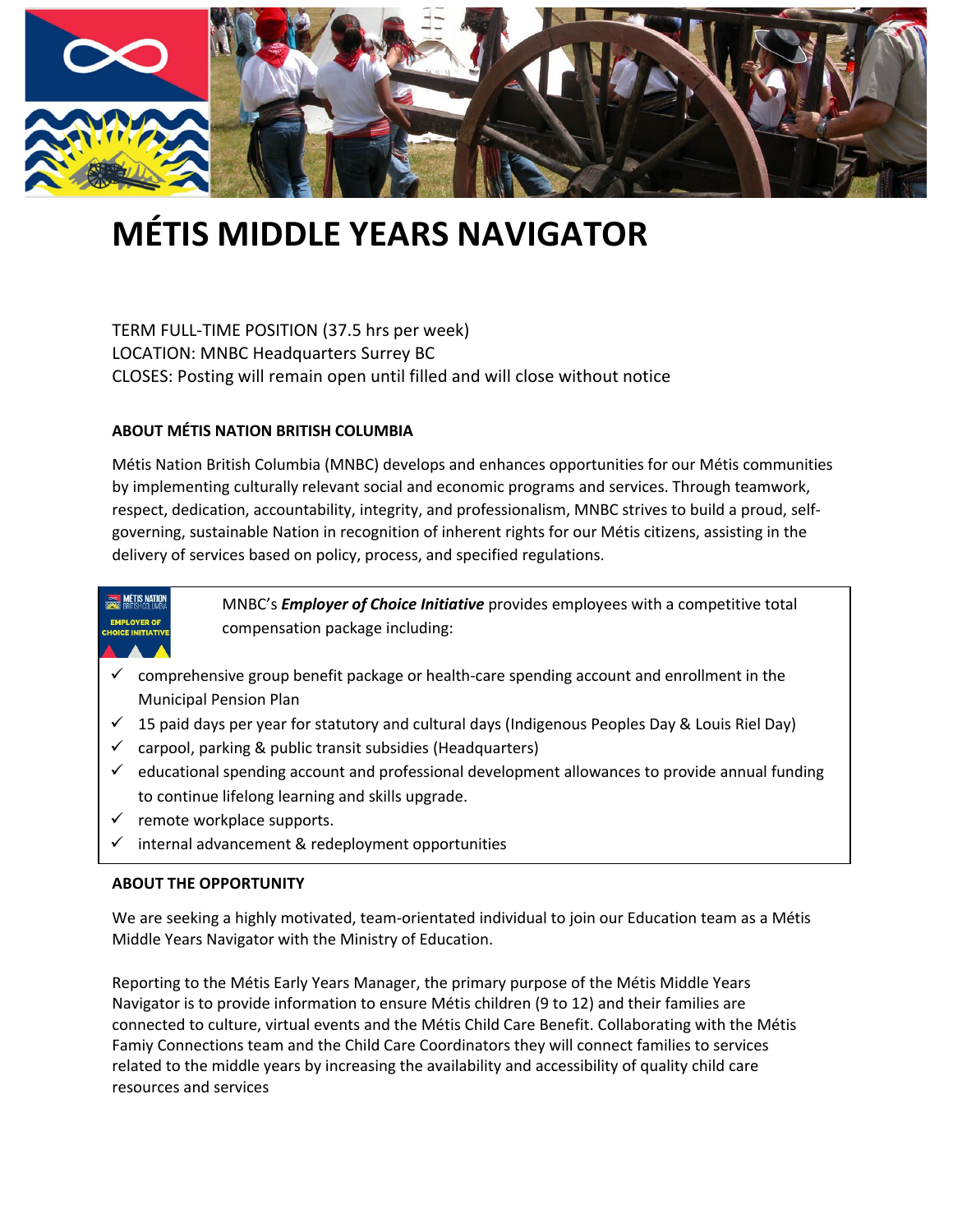#### **KEY DUTIES AND RESPONSIBILITIES**

- Connect families to services related to the middle years
- Maintain documentation and lists in relation to children accessing our services 9-12 years
- Refer families to the child care coordinators for support with the Métis child care benefit
- Distribute relevant middle years information to families
- Document barriers for Métis families in accessing middle years programing and services
- Planning, coordinating meetings and events, as required
- Attend community partner meetings and community events, as required
- Carry out various administrative tasks, as assigned
- Reporting of activities to the Métis Early Years Manager, as required
- Create relationships with middle years programs and services

### **THE IDEAL CANDIDATE**

- Degree or diploma in Early Childhood Education, Community Support Work, Primary Education or a related field, and
- Knowledge of middle years programs and services
- Minimum of 2 years experience working with children and families
- Combination of relevant experience, education, and training will be considered.
- Knowledge and/or awareness of the historical and contemporary contributions made by Métis people in B.C.
- Demonstrated ability to effectively communicate both verbally and in writing
- Ability to lead, problem solve, and utilize team-building skills
- Proven ability to utilize strong interpersonal skills to deal with others effectively
- Proven ability to prioritize tasks, meet deadlines, and work with minimal supervision
- Proven ability to utilize, adapt and embrace new technologies, including Word, Excel and other database/software required by the role

#### **OTHER COMMENTS**

- Other duties may be assigned as needed to help ensure the efficient operation of MNBC.
- There will be a need to attend meetings and events which may require work and travel outside of the normal business hours.
- Ability to provide a satisfactory Criminal Record Check.
- Valid BC Class 5 Driver's license and access to reliable personal vehicle for work purposes.

*The above requirements are what MNBC is seeking in the ideal incumbent at the time of posting and are subject to change based on needs.*

*Pursuant to section 41 of the BC Human Rights Code, preference may be given to applicants who selfidentify as Aboriginal (First Nation, Métis or Inuit). All qualified candidates are encouraged to apply.*